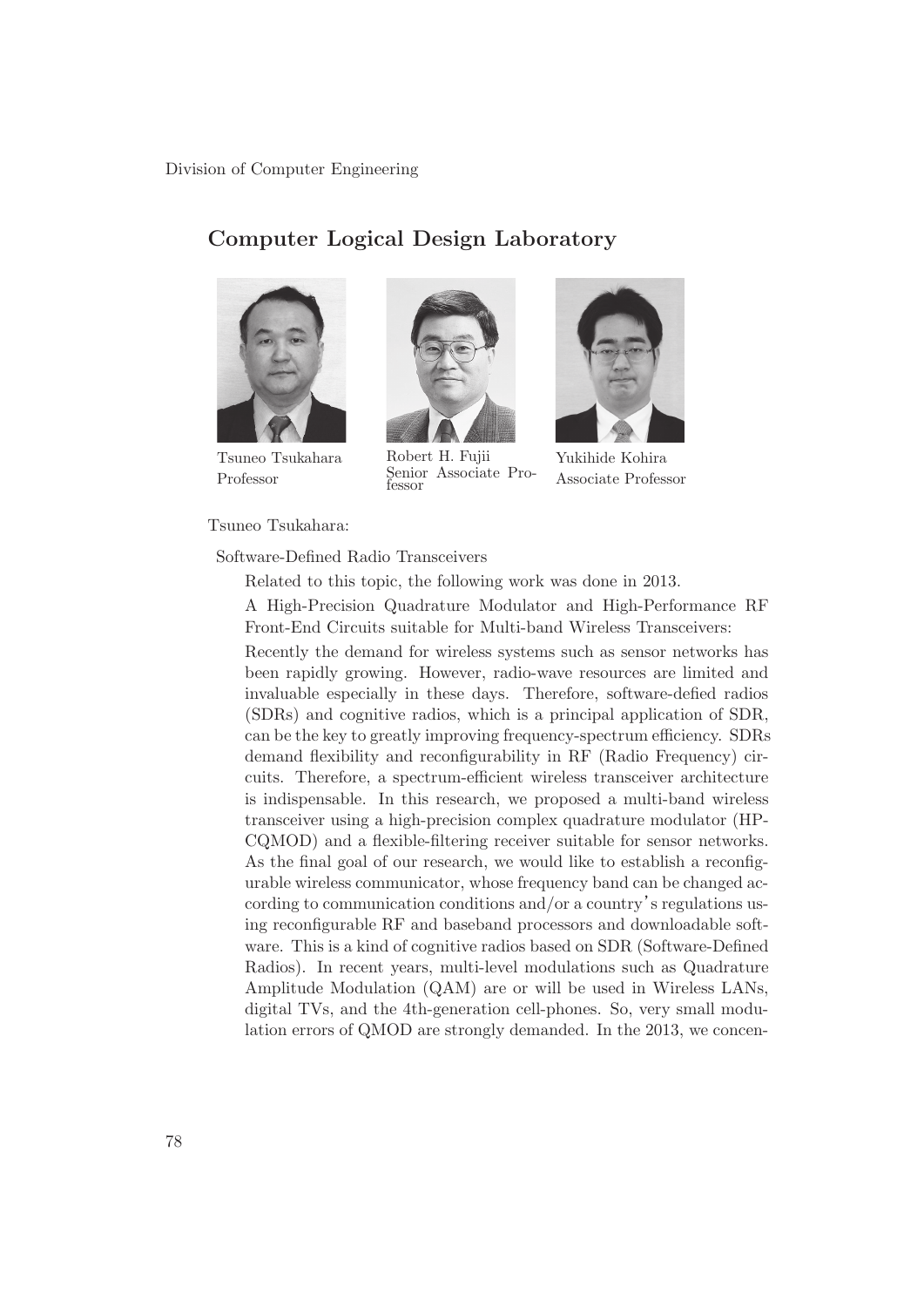trated on circuit design of low-power HP-CQMODs and linear power amplifiers in the transmitter, and have started research on frequencyshift filtering methods. Moreover, we devised low-distortion receiver front-end circuits and designed digitally-controlled oscillators (DCOs) and time-to-digital converters (TDCs) for all-digital PLLs (ADPLL) for carrier-signal generation.

RF/IF building blocks we designed have three features as follows:

- 1. Low-power high-precision complex quadrature modulators are newly developed, featuring folded-cascode frequency divider used for a 90 dgree phase shifter and passive quadrature mixers.
- 2. We proposed linear CMOS power amplifiers using compensation techniques for transconductance and capacitance non-linearities.
- 3. Low-distortion and wideband techniques were devised for RF lownoise amplifiers and mixers.

Yukihide Kohira:

We investigate *design automation methodology for LSI circuits*. Due to the increase of scales of LSI circuits and the decrease of time to market of LSI products, design automation systems are widely used in order to design LSI circuits. Since the performance of LSI depends on the used design automation systems, it is important to develop design automation methodology continuously in order to obtain good products.

Our research interests are design automation for clock synchronous framework and layout design. In 2013, we focused on following four topics.

#### General-synchronous Framework

In general-synchronous framework, a clock is distributed periodically to all registers but the clock is not necessarily distributed simultaneously. General-synchronous framework is expected to obtain LSI circuits with high performance and low power consumption. The target of this research is to establish a design automation system for generalsynchronous framework. In 2013, we investigated clock scheduling in which the number of clock domains is restricted to two to obtain circuits with high performance without increasing power consumption and an implementation method of circuits into FPGA in general-synchronous framework. In our experiments, circuits with higher performance were obtained by the proposed methods.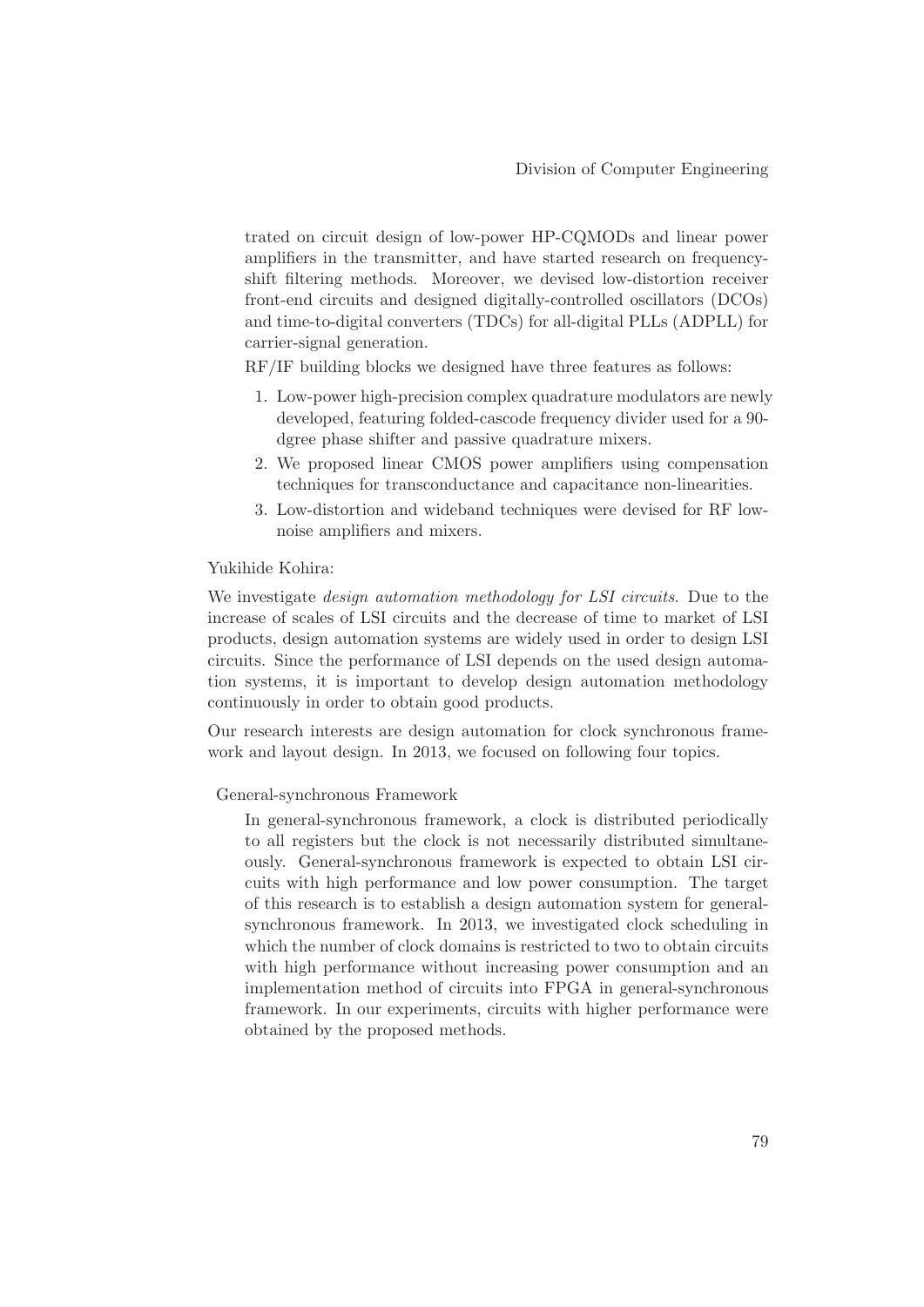Division of Computer Engineering

#### Deskew

In resent LSI circuits, process variations increase significantly because of the progress of the process technology. The process variations significantly cause delay variations and delay variations affect the performance and the yield of VLSI chips. If the circuit cannot work at the testing process after the fabrication of LSI chips, the circuit can be recovered by deskew in which delay of the programmable delay elements is adjusted. The target of this research is to establish a design automation system for deskew which can improve the yield of LSI chips. In 2013, we proposed the delay turning method in which the programmable delay elements with an ordered finite set of delay values and confirmed that the proposed method improved the yield.

#### Placement

In the recent LSI design, it is difficult to obtain a placement which satisfies both design constraints and specifications due to the increase of the circuit size, the progress of the manufacturing technology, and the speed-up of the circuit performance. Analytical placement methods are promising to obtain the placement which satisfies both design constraints and specifications. The target of this research is to establish a placement methodology to satisfy both design constraints and specifications in short computational time. In 2013, we proposed an acceleration method by GPGPU for an analytical placement method and confirmed that the proposed method was about ten times faster than the conventional sequential programming.

## Lithography

Litho-Etch-Litho-Etch (LELE) type double patterning which seems to be most practical solution for the 22 nm node enables us to fabricate smaller features without using advanced technologies such as extreme ultraviolet (EUV) lithography. In LELE type double patterning, a layout pattern is decomposed and assigned to two masks so that each can be formed on a wafer by an exposure. The yield which affects manufacturing cost much depends on a layout pattern decomposition. A layout pattern decomposition method needs to have an ability to achieve higher yield. The target of this research is to establish a design automation system for advanced lithography such as LELE type double patterning to improve the yield. In 2013, we proposed a fast layout decomposition algorithm in LELE type double patterning considering the yield. Our proposed algorithm obtained a layout decomposition with mini-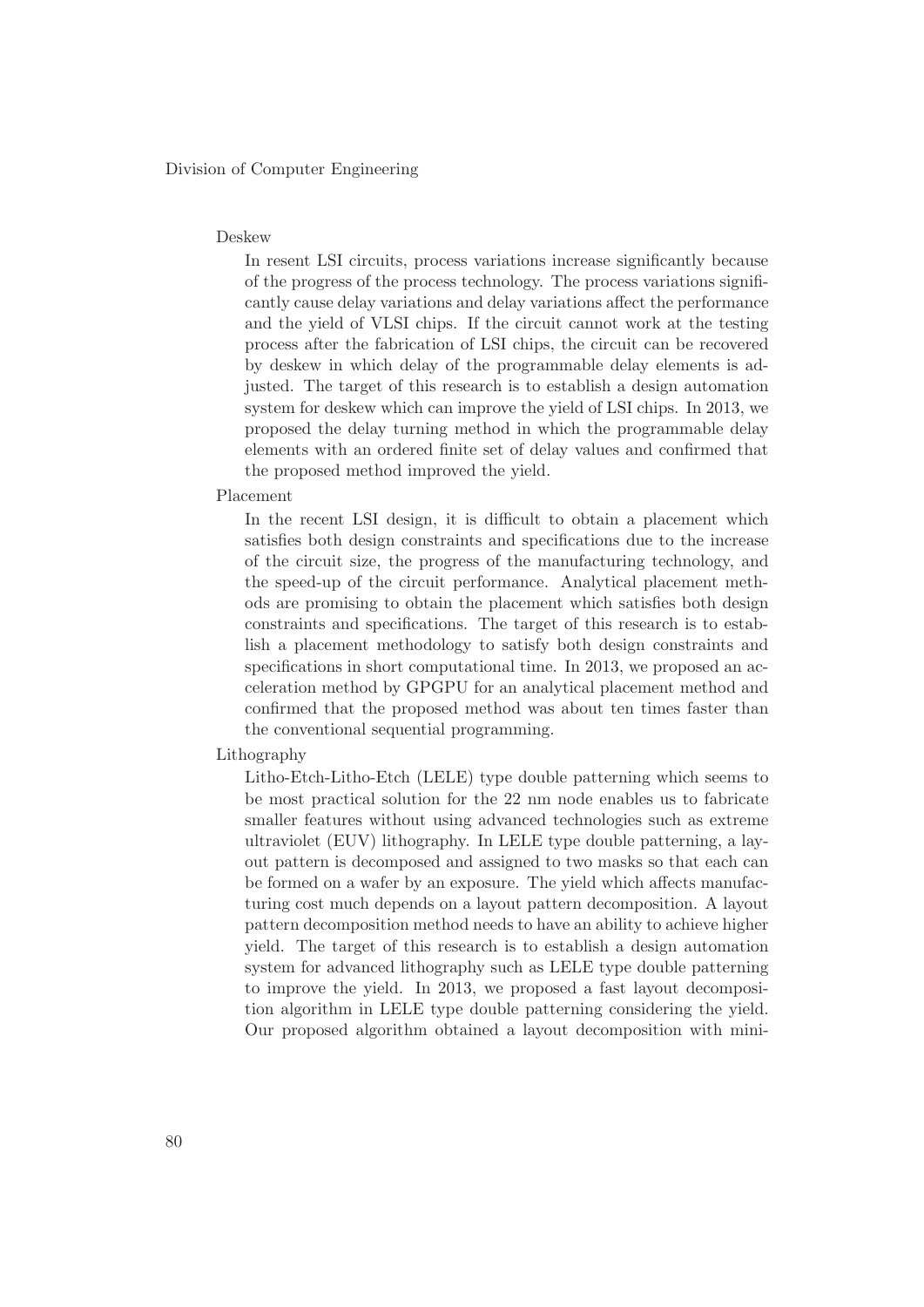Division of Computer Engineering

mum cost efficiently for higher yield. In our experiments, our proposed algorithm was 7.7 times faster than an existing method on average.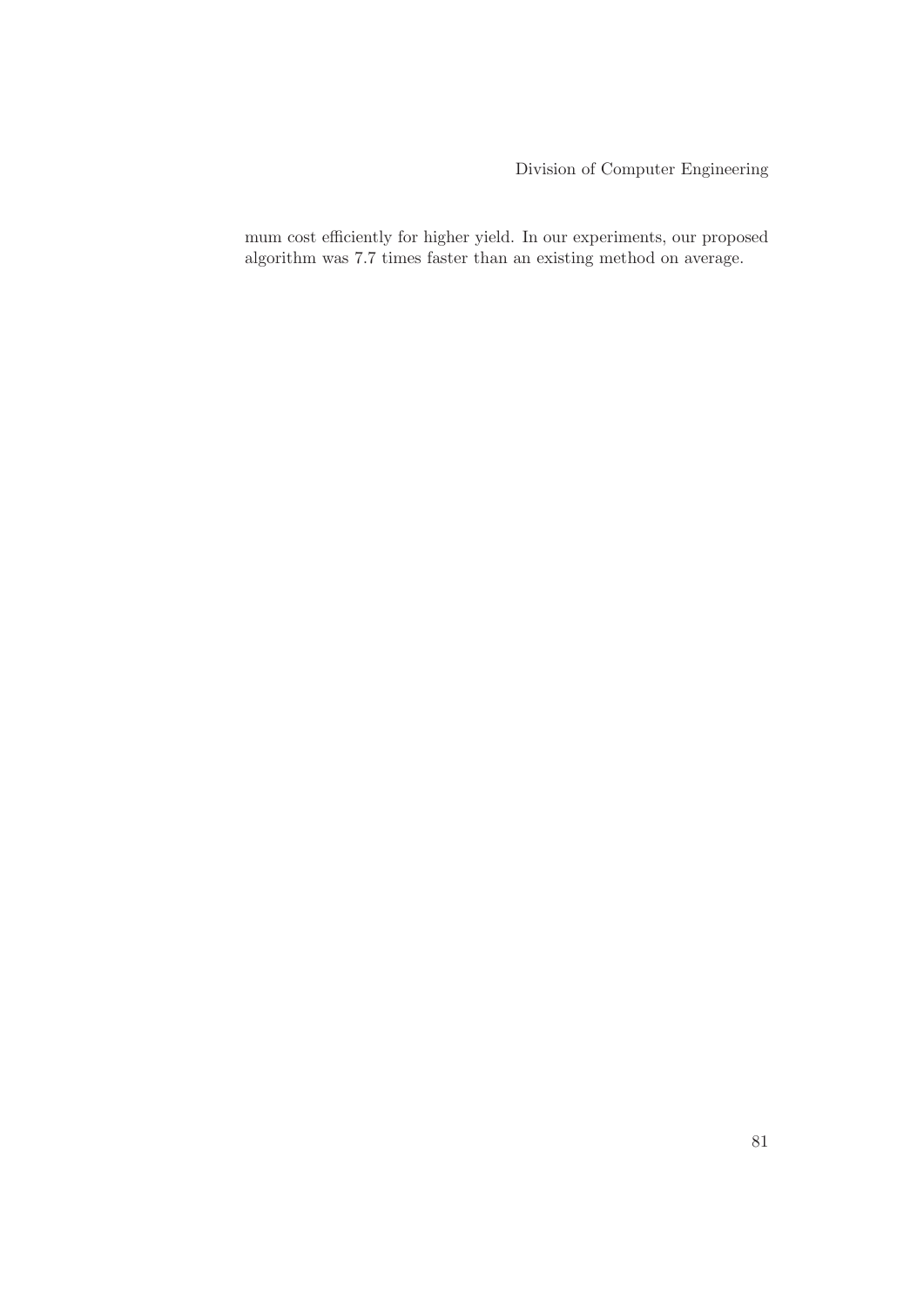## **Refereed Journal Papers**

[kohira-01:2013] S. Kuwabara, Y. Kohira, and Y. Takashima. An Effective Overlap Removable Objective for Analytical Placement. *IEICE Trans. Fundamentals*, E96-A(6):1348–1356, 2013.

> In the recent LSI design, it is difficult to obtain a placement which satisfies both design constraints and specifications due to the increase of the circuit size, the progress of the manufacturing technology, and the speed-up of the circuit performance. Analytical placement methods are promising to obtain the placement which satisfies both design constraints and specifications. Although existing analytical placement methods obtain the placement with the short wire length, the obtained placement has overlap. In this paper, we propose Overlap Removable Area as an overlap evaluation method for an analytical placement method. Experiments show that the proposed evaluation method is effective for removing overlap in the analytical placement method.

## **Refereed Proceeding Papers**

[fujii-01:2013] " M. Irifune and R.H. Fujii ". " Phase Control of Coupled Neuron Oscillators". In "V. Mladenov, P. Koprinkova-Hristova, G. Palm, A. Villa, B. Apolloni, and N. K. Kasabov", editors, " *International Conference on Artificial Neural Networks (ICANN)* 2013", pages " 296–303", "Berlin Heidelberg", "September" 2013. " European Neural Networks Society", "Springer, Lecture Notes in Computer Science, Vol. 8131, Subseries: Theoretical Computer Science and General Issues".

> ʠThe phase response of an Izhikevich neuron integrator/resonator model based oscillator to a weak short-duration input pulse is used to determine the Izhikevich model dynamic parameter values needed to attain a specified phase difference between coupled neuron oscillators working at the same natural oscillation frequency. The design of a new type of neuron oscillator-chain based artificial central pattern generator for the coordinated four-legged animal walking movement is proposed as an application."

[kohira-02:2013] Y. Yokoyama, K. Sakanushi, Y. Kohira, A. Takahashi, C. Kodama, S. Tanaka, and S. Nojima. Yield-aware decom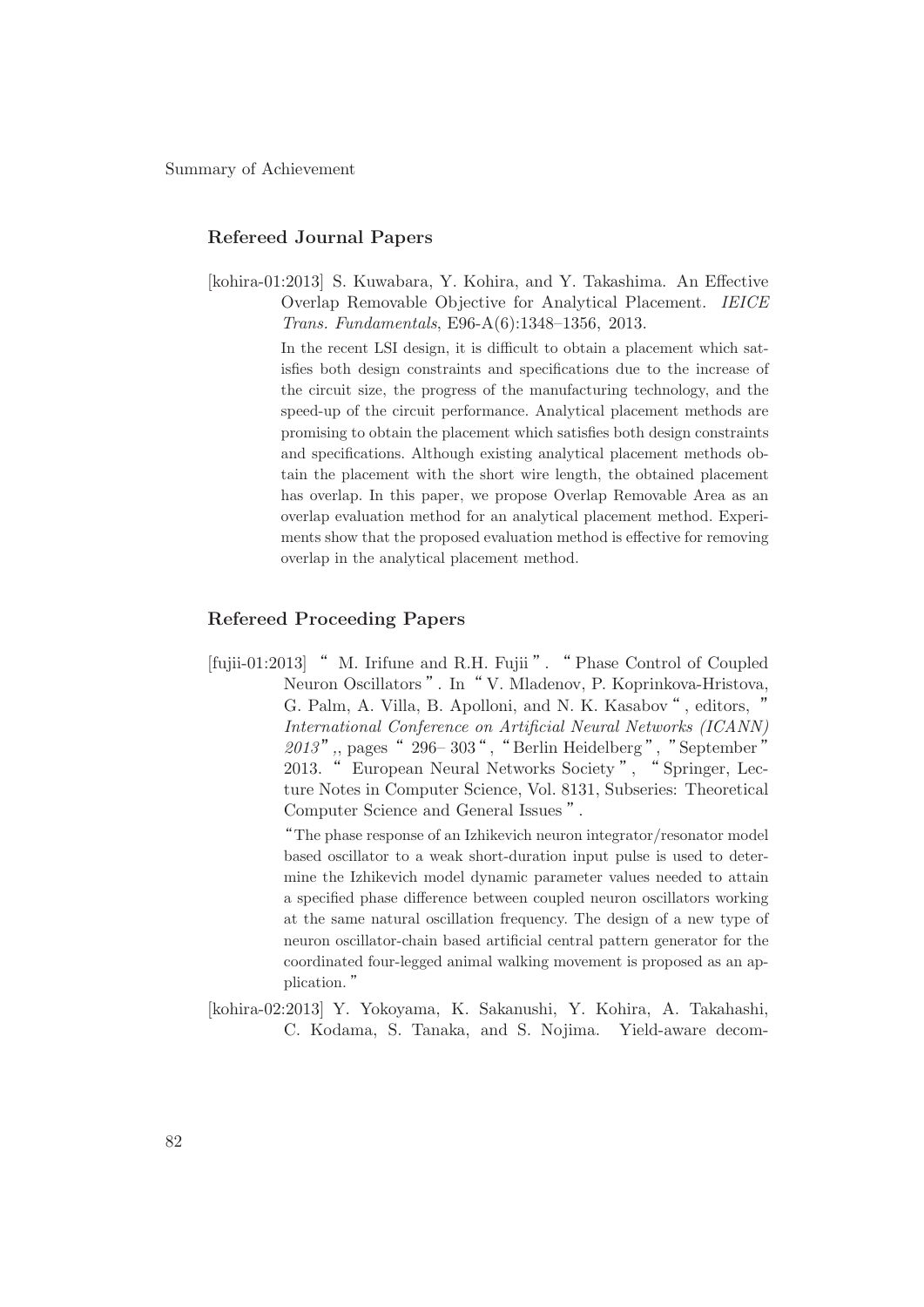position for LELE double patterning. In *SPIE Design-Process-Technology Co-optimization for Manufacturability VIII*, page DOI: 10.1117/12.2046263, February 2014.

Among several double patterning methods, Litho-Etch-Litho-Etch type DPT is known to have an advantage of layout flexibility. There are two problems when a hotspot, which is not fixable by tuning OPC, is detected on a wafer or during lithography compliance verification. One is to redo decomposition, OPC and verification is quite time consuming. The other is a risk to introduce a new hotspot at different locations. In this report, a new method to fix hotspot with layout modification of limited area will be presented. The proposed method can reduce not only repair turnaround time but also a risk of new hotspot generation.

[kohira-03:2013] S. Kuwabara, Y. Kohira, and Y. Takashima. An Acceleration Method by GPGPU for Analytical Placement using Quasi-Newton Method. In *IEEE 10th International Conference on ASIC (ASICON 2013)*, pages 472–475, October 2013.

> In this paper, we propose an acceleration method by GPGPU for an analytical placement using a quasi-Newton method. In recent years, analytical placement methods are promising to obtain placements for circuits with many blocks. In the existing analytical placement methods using quasi-Newton methods, it takes huge execution time to evaluate the objective function and its gradient iteratively. In our proposed method, we accelerate the analytical placement method by parallelizing their calculation. Experiments show that our proposed method is effective by the comparison on the quality of the obtained placement and the execution time.

[kohira-04:2013] Y. Kohira, Y. Yokoyama, C. Kodama, A. Takahashi, S. Nojima, and S. Tanaka. Yield-aware decomposition for LELE double patterning. In *SPIE Design-Process-Technology Co-optimization for Manufacturability VIII*, page DOI: 10.1117/12.2046180, February 2014.

> In this paper, we propose a fast layout decomposition algorithm in lithoetch-litho-etch (LELE) type double patterning considering the yield. Our proposed algorithm extracts stitch candidates properly from complex layouts including various patterns, line widths and pitches. The planarity of the conflict graph and independence of stitch-candidates are utilized to obtain a layout decomposition with minimum cost efficiently for higher yield. The validity of our proposed algorithm is confirmed by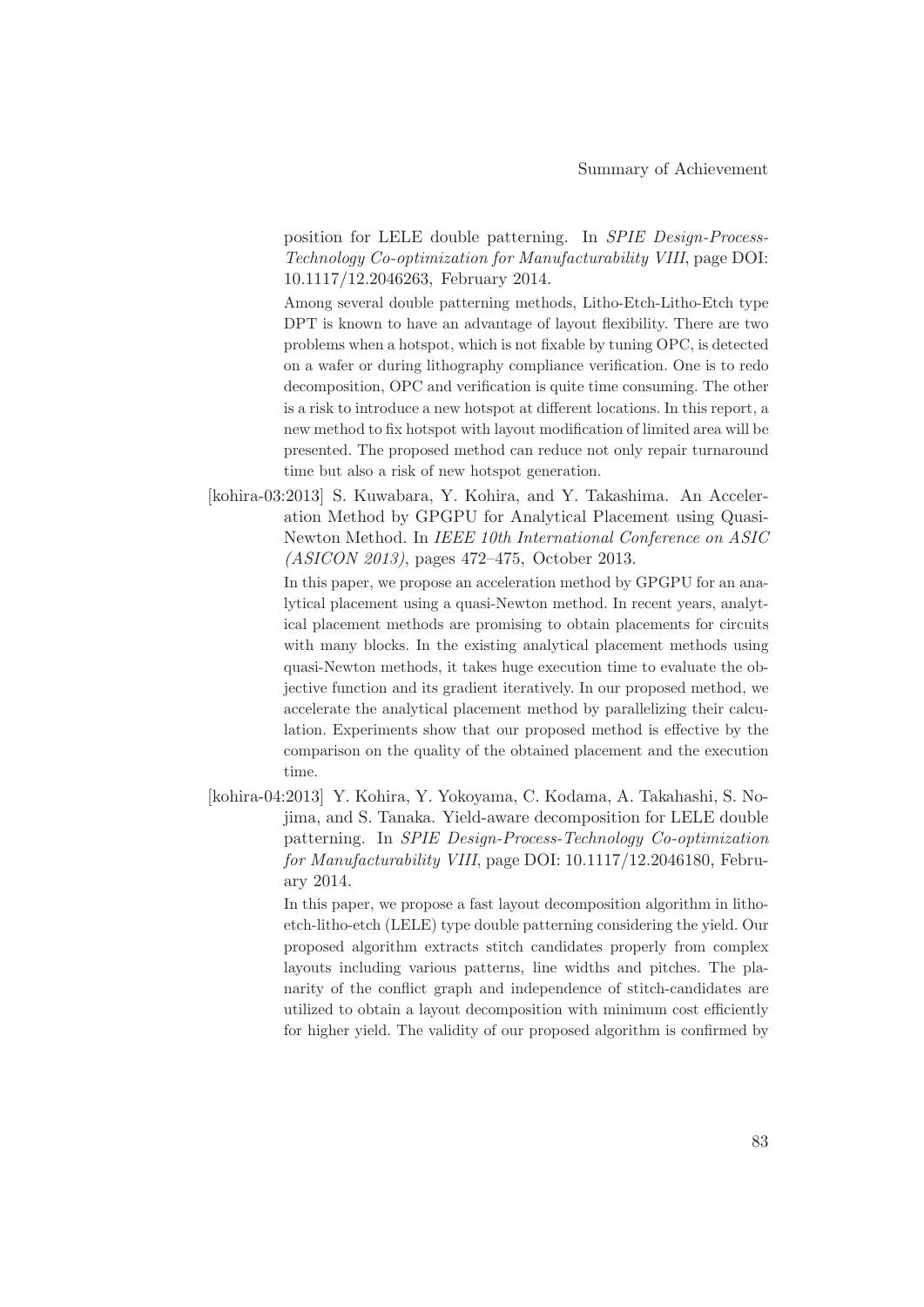using benchmark layout patterns used in literatures as well as layout patterns generated to fit the target manufacturing technologies as much as possible. In our experiments, our proposed algorithm is 7.7 times faster than an existing method on average.

[kohira-05:2013] H. Mashiko and Y. Kohira. A Tuning Method of Programmable Delay Element with Two Values for Yield Improvement. In *18th Workshop on Synthesis And System Integration of Mixed Information technologies (SASIMI 2013)*, pages 159–164, October 2013.

> Due to progressing the process technology in LSI and increasing variations of wire and gate delays after fabrication, timing violations cause significant reduction in the yield of LSI chips. To recover the timing violations, programmable delay elements called PDEs are inserted into the clock tree before fabrication and their delays are tuned after fabrication. In this paper, we use PDEs with two delay values and propose a delay tuning method of the PDEs to improve the yield and to reduce the number of tests. Moreover, we evaluate the circuits obtained by the proposed method by using commercial CAD tools. Experimental results show that the proposed method is effective.

[kohira-06:2013] Y. Kohira and A. Takahashi. 2-SAT Based Linear Time Optimum Two-Domain Clock Skew Scheduling. In *19th Asia and South Pacific Design Automation Conference (ASP-DAC 2014)*, pages 173–178, January 2014.

> Multi-domain clock skew scheduling is an effective technique to improve the performance of sequential circuits by using practical clock distribution network. Although the upper bound of performance of a circuit increases as the number of clock domains increases in multi-domain clock skew scheduling, the improvement of the performance becomes smaller while the cost of clock distribution network increases much. In this paper, a linear time algorithm that finds an optimum two-domain clock skew schedule is proposed. Experimental results on ISCAS89 benchmark circuits and artificial data show that optimum circuits are efficiently obtained by our method in short time.

[tsuka-01:2013] S. Yamaguchi, T. Miyazaki, J. Kitamichi, S. Guo, T. Tsukahara, and T. Hayashi. Programmable Wireless Sensor Node Featuring Low-power FPGA and Microcontroller. In *The 6th IEEE International Conference on Ubi-Media Computing (UME-DIA2013)*, pages pp. 596–600, November 2013.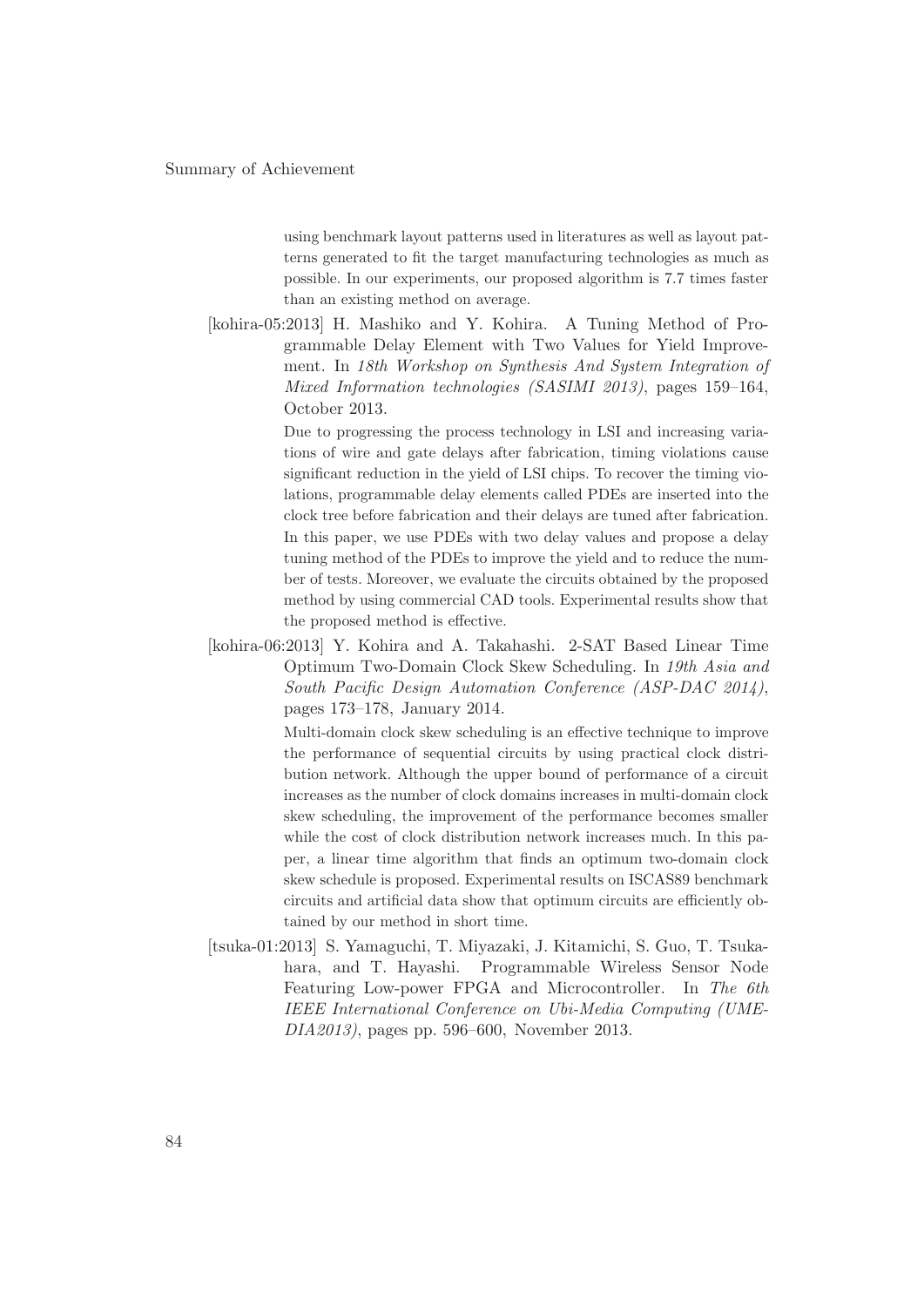A sensor node often uses a low-performance microcontroller unit (MCU) to reduce its power consumption. However, it is difficult to handle heavy tasks with the MCU. To solve this problem, we developed a new sensor node that uses an ultra-low power field-programmable gate array (FPGA) in addition to an MCU.

[tsuka-02:2013] D. Zeng, Miyazaki T, Guo S, T. Tsukahara, J. Kitamichi, and T. Hayashi. Evolution of Software-Defined Sensor Networks. In *IEEE 9th International Conference on Mobile Ad-hoc and Sensor Networks (MSN 2013)*, pages pp. 410–413, December 2013.

> After a decade of extensive research on application-specific wireless sensor networks (WSNs), the recent development of information and communication technologies make it practical to realize a new WSN paradigm, software-defined sensor network (SDSN), which is able to adapt to various application requirements and to fully explore the communication, computation and sensing resources of WSNs. We introduce the concept of SDSNs and outline several pioneering related work and enabling technologies for the realization of SDSNs.

[tsuka-03:2013] T. Miyazaki, S. Yamaguchi, K. Kobayashi, J. Kitamichi, S. Guo, T. Tsukahara, and T. Hayashi. A Software Defined Wireless Sensor Network. In *IEEE International Conference on Computing, Networking and Communications (ICNC2014)*, pages pp. 847–852, February 2014.

> We propose a software-defined wireless sensor network system whose behavior can be redefined even after deployment by the injection of sensor node roles by means of wireless network communications. Two main technologies are used to develop this system, role generation and delivery mechanism, and a reconfigurable wireless sensor network with many reconfigurable sensor nodes.

[tsuka-04:2013] T. Miyazaki, H. Iwata, K. Kobayashi, S. Yamaguchi, S. Guo D. Zeng, J. Kitamichi, T. Hayashi, and T. Tsukahara. DASN: Demand-addressable Sensor Network for Active Information Acquisition. In *ACM the 8th International Conference on Ubiquitous Information Management and Communication (IMCOM2014)*, page DOI: 10.1145/2560000/2557995, January 2014.

> In this paper, we propose a new type of sensor network called the demand-addressable sensor network (DASN). DASN actively gets desired information by delivering or addressing users  $'$  demands to appropriate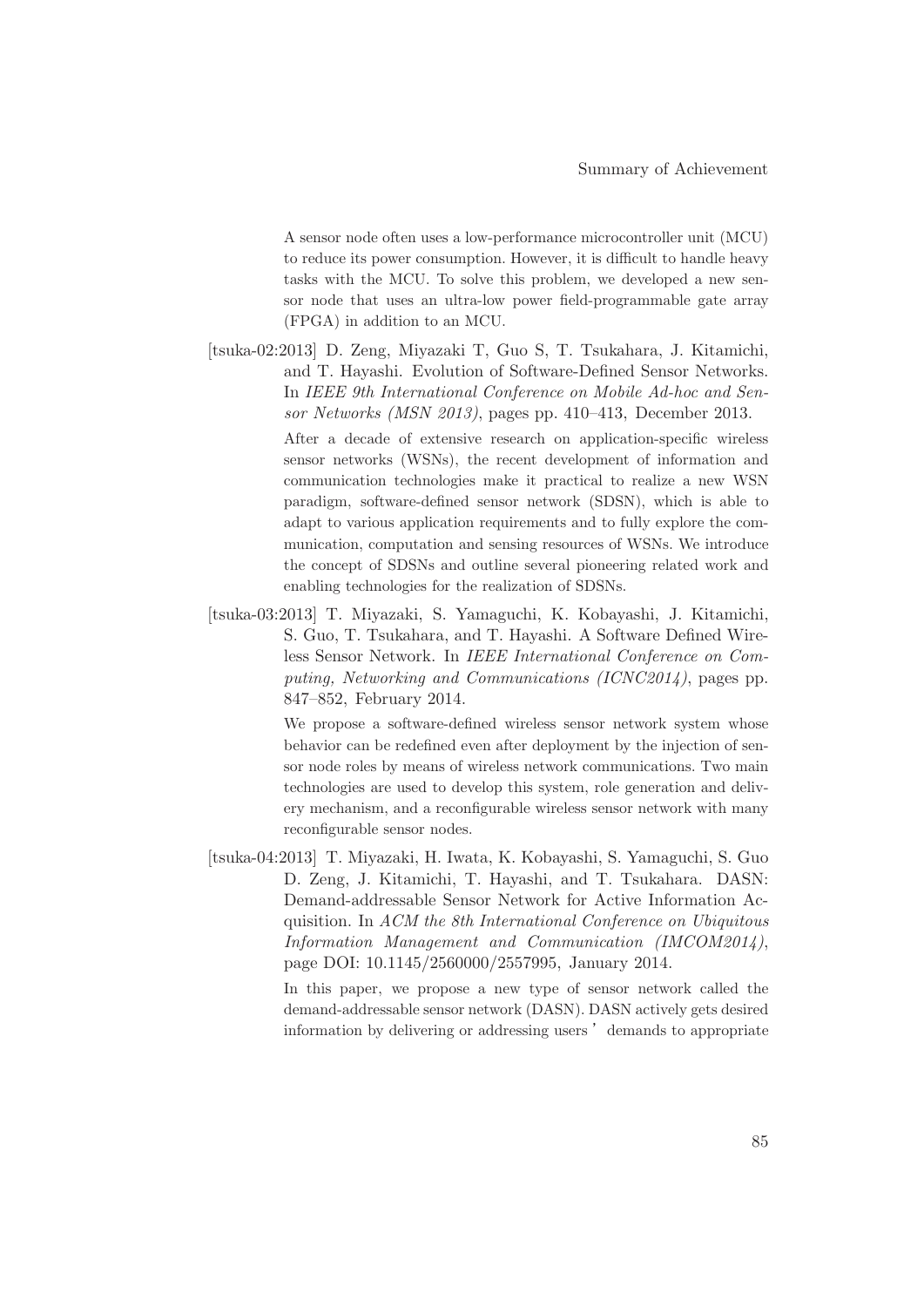places that are expected to have the information. This is in contrast to conventional sensor networks, which simply send sensed data to users. DASN is useful for finding desired information in a short amount of time from a large amount of sensed data generated by a large-scale sensor network.

## **Unrefereed Papers**

- [kohira-07:2013] Y. Kohira, Y. Takekawa, C. Kodama, A. Takahashi, S. Nojima, and S. Tanaka. Overlap Area Maximization in Stitch Selection for LELE Double Patterning. In *The 26th Workshop on Circuits and Systems*, pages 446–471, July 2013.
- [kohira-08:2013] S. Kuwabara, Y. Kohira, and Y. Takashima. An Acceleration Improvement Method by GPGPU for Analytical Placement using Quasi-Newton Method. In *IEICE Society Conference (A-3- 1)*, volume A, page 44, September 2013.
- [kohira-09:2013] J. Kawaguchi and Y. Kohira. Technology Mapping for Low Power Consumption in General-Synchronous Framework. In *2013 Tohoku-Section Joint Convention of Institutes of Electrical and Information Engineers (1C05)*, August 2013.
- [kohira-10:2013] K. Yamazaki and Y. Kohira. A Longest Path Algorithm for Differential Pair Net Considering Connectivity. In *IEICE Technical Report (VLD2013-3)*, volume 113, pages 13–18, May 2013.
- [kohira-11:2013] T. Masui and Y. Kohira. Implementation of General-Synchronous Circuits into FPGA using Multi-Domain Clock Skew Scheduling. In *IEICE Technical Report (VLD2013-167)*, volume 113, pages 183–188, March 2014.
- [kohira-12:2013] K. Yamazaki and Y. Kohira. Local Pattern Modification Method for Lithographical ECO in Double Patterning. In *IEICE Technical Report (VLD2013-149)*, volume 113, pages 87–92, March 2014.
- [kohira-13:2013] H. Mashiko and Y. Kohira. A Tuning Method of Programmable Delay Element with an Ordered Finite Set of Delay Values for Yield Improvement. In *IEICE Technical Report (VLD2013- 99)*, volume 113, pages 275–280, November 2013.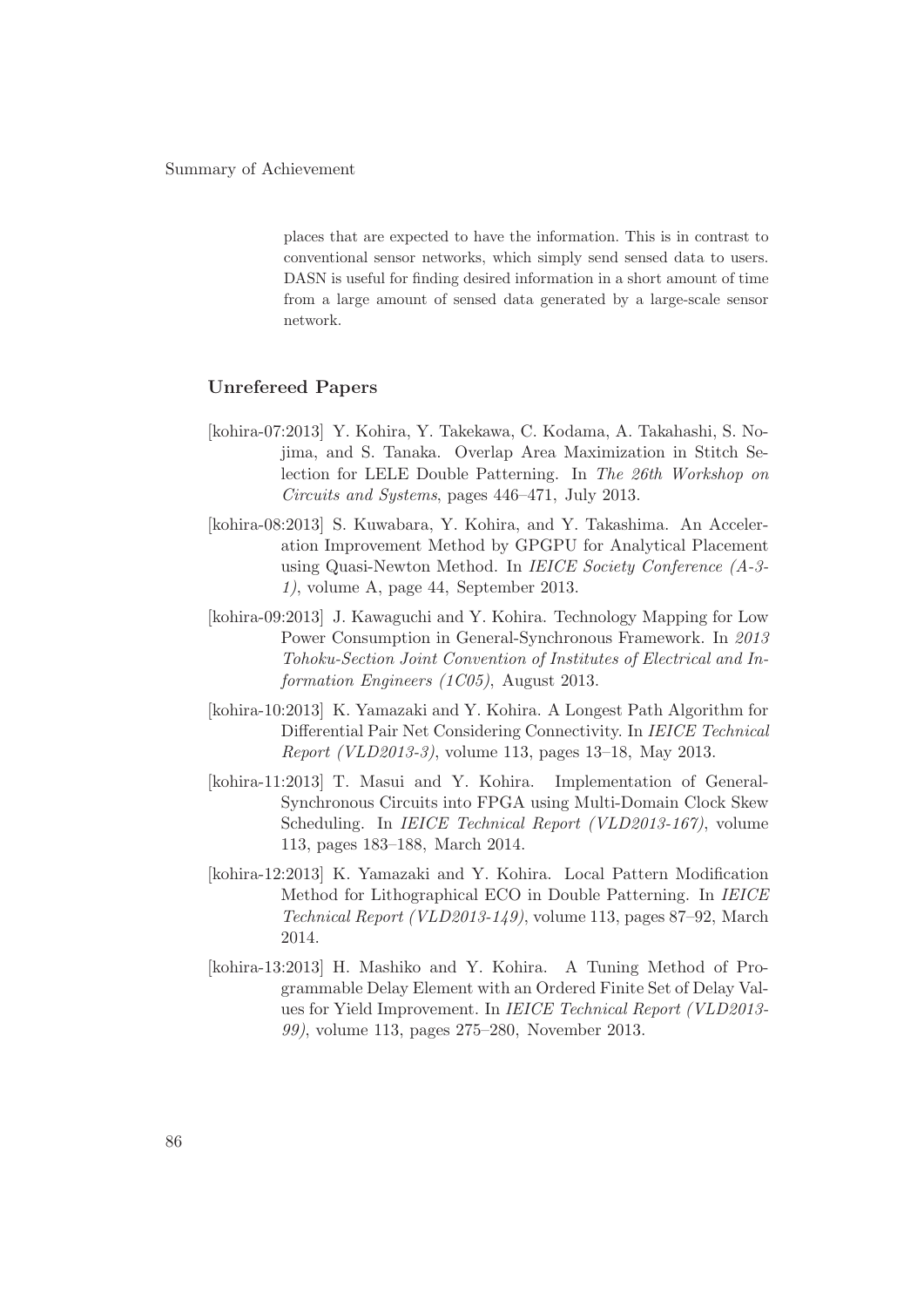- [tsuka-05:2013] Y. Sato and T. Tsukahara. Distortion-Reduction Techniques for a 5-GHz-Band Two-Stage Power Amplifier. In *The 2013 Tohoku-Section Joint Convention of Institutes of Electrical and Information Engineers*, August 2013.
- [tsuka-06:2013] H. Takahashi and T. Tsukahara. A Low-Voltage Operation High-Precision Complex Quadrature Modulator. In *The 2013 Society Conference of IEE Japan (Electronics, Information, and Systems)*, September 2013.

## **Grants**

- [kohira-14:2013] Y. Kohira. Grant for Japanese Young Researchers from the Nakajima Foundation, 2013.
- [kohira-15:2013] H. Saito and Y. Kohira. Strategic Information and Communications R&D Promotion Programme (SCOPE) from Ministry of Internal Affairs and Communications, 2013-2014.
- [kohira-16:2013] A. Takahashi and Y. Kohira. Grants-in aid for Scientific Research (KAKENHI B) from Japan Society for the Promotion of Science (JSPS), 2013-2015.
- [tsuka-07:2013] T. Tsukahara. Grants-in aid for Scientific Research (KAK-ENHI C) from JPSJ, 2011-2013.
- [tsuka-08:2013] T. Tsukahara. Grant Donation from SANEI HYHTECS, 2013.

## **Academic Activities**

[kohira-17:2013] Y. Kohira, October 2013.

Technical Program Committee Member, 18th Workshop on Synthesis And System Integration of Mixed Information technologies (SASIMI 2013)

[kohira-18:2013] Y. Kohira, November 2013.

Organizing Committee Co-Chair, IEEE 5th International Conference on Awareness Science and Technology (iCAST2013) and IEEE 6th International Conference on Ubiquitous Multimedia (UMEDIA2013)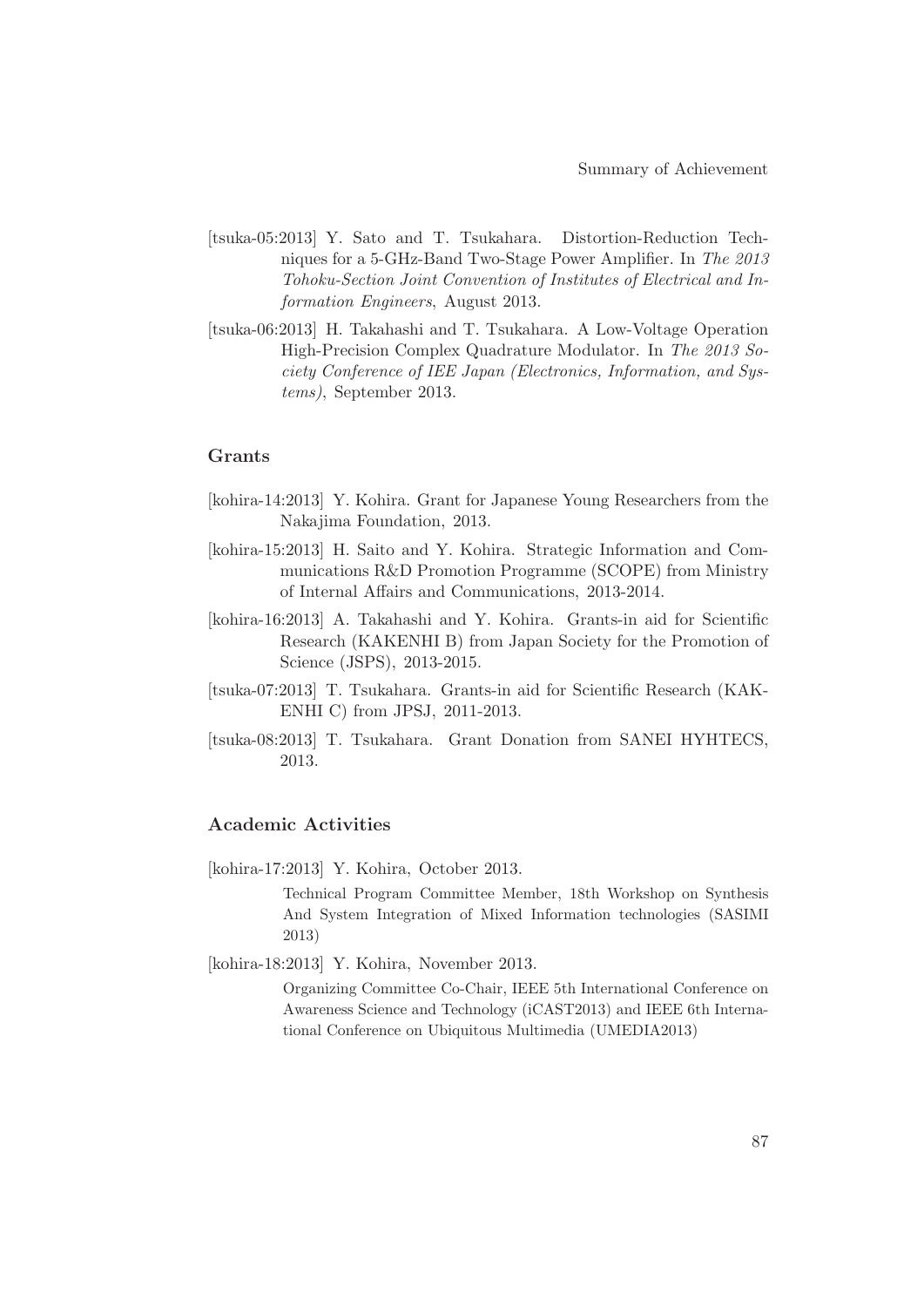Summary of Achievement

[kohira-19:2013] Y. Kohira, July 2013.

Program Committee Member, 26th Workshop on Circuits and Systems.

[kohira-20:2013] Y. Kohira, August 2013.

Financial Co-Chair, 2013 Tohoku-Section Joint Convention of Institutes of Electrical and Information Engineers.

[tsuka-09:2013] T. Tsukahara, 2013.

Member of the IEICE Electronics Society Technical Committee on Integrated Circuits and Devices

[tsuka-10:2013] T. Tsukahara, 2013.

Secretary of the IEEJ Investigating R/D Committee on High-Frequency Integrated Circuits

# **Ph.D and Others Theses**

- [kohira-21:2013] Y. Maeda. Graduation Thesis: Iterative Improvement Method for Peak Power Reduction using 2-clustering in General-Synchronous Framework, University of Aizu, March 2014. Thesis Advisor: Y. Kohira
- [kohira-22:2013] S. Kuwabara. Master Thesis: Analytical Placement using Quasi-Newton Method and Acceleration by GPGPU, University of Aizu, March 2014.

Thesis Advisor: Y. Kohira

[kohira-23:2013] K. Saito. Graduation Thesis: Double Patterning Lithography Layout Decomposition Considering Balance, University of Aizu, March 2014.

Thesis Advisor: Y. Kohira

- [kohira-24:2013] H. Mashiko. Master Thesis: A Tuning Method of Programmable Delay Element with an Ordered Finite Set of Delays for Yield Improvement, University of Aizu, March 2014. Thesis Advisor: Y. Kohira
- [kohira-25:2013] T. Oba. Graduation Thesis: Layout Design of General-Synchronous Circuits by Current CAD Tools, University of Aizu, March 2014.

Thesis Advisor: Y. Kohira